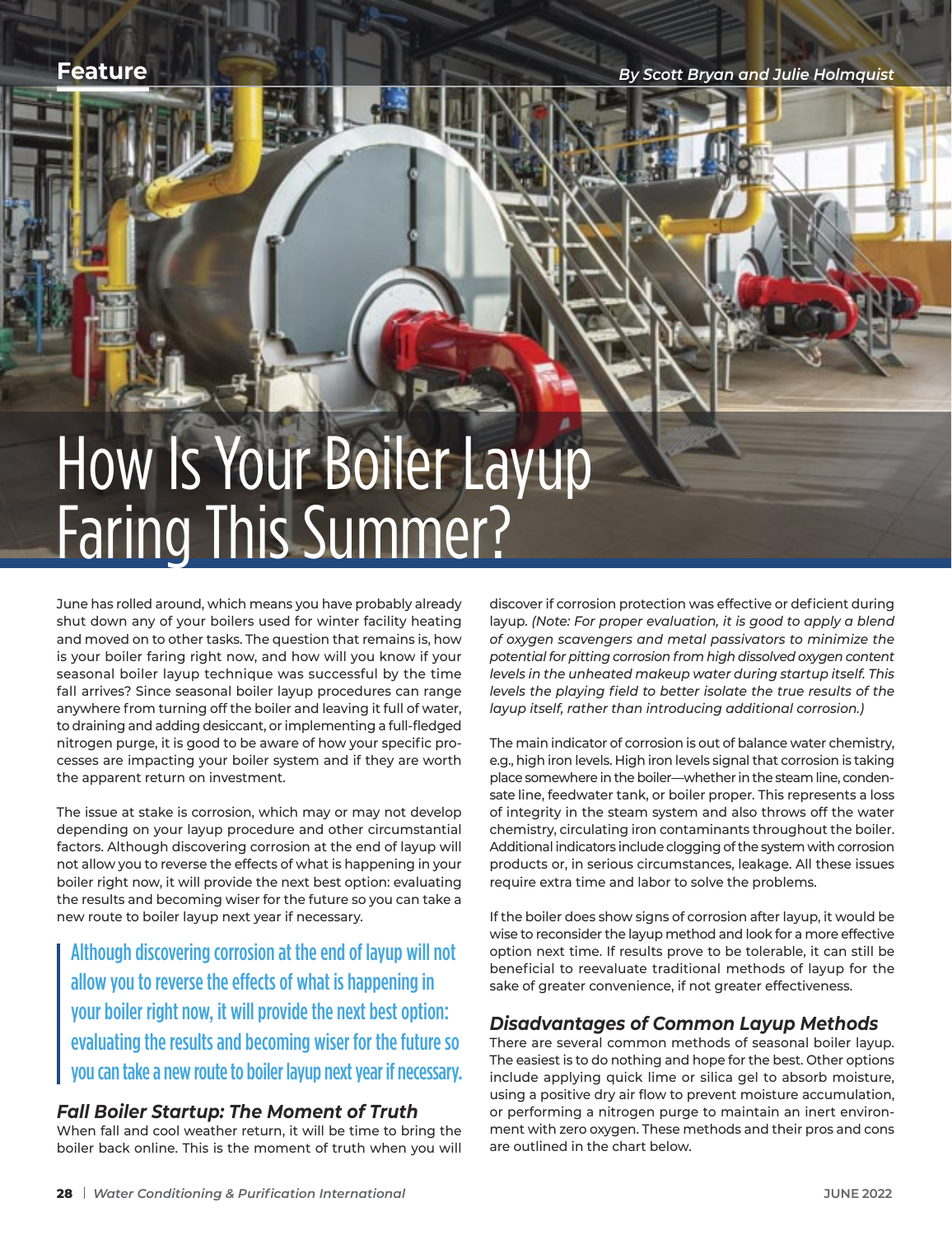| <b>Factors to Consider</b> | <b>Ouick Lime</b>      | Silica Gel             | <b>Positive Dry Air Flow</b>        | <b>Nitrogen Blanket</b>          | <b>Doing Nothing</b> |
|----------------------------|------------------------|------------------------|-------------------------------------|----------------------------------|----------------------|
| Method of Protection       | Moisture<br>absorption | Moisture<br>absorption | Preventing moisture<br>accumulation | Maintaining inert<br>environment | Chance               |
| Thorough Drying Required?  | <b>Yes</b>             | <b>Yes</b>             | <b>Yes</b>                          | <b>Yes</b>                       | <b>No</b>            |
| Maintenance Required?      | Yes                    | <b>Yes</b>             | <b>Yes</b>                          | <b>Yes</b>                       | <b>No</b>            |
| Convenient to Apply?       | <b>No</b>              | <b>No</b>              | <b>No</b>                           | <b>No</b>                        | Yes                  |
| Easy to Apply?             | <b>No</b>              | <b>No</b>              | <b>No</b>                           | <b>No</b>                        | Yes                  |
| Subject to Failure?        | <b>Yes</b>             | <b>Yes</b>             | <b>Yes</b>                          | <b>Yes</b>                       | <b>Yes</b>           |
| <b>Removal Required?</b>   | Yes                    | Yes (typically)        | Yes                                 | Yes                              | <b>No</b>            |
| Health & Safety Concerns?  | <b>No</b>              | <b>No</b>              | <b>No</b>                           | <b>Yes</b>                       | <b>No</b>            |



**New boiler tubes (shiny) alongside old tubes damaged from corrosion that could be the result of a non-existent or inadequate preservation program. Cortec® image.**

One of the first challenges is achieving a perfectly dry environment. This in-and-of-itself is a major hurdle given the intricacies of a boiler and the many places for residual water to collect after the boiler has been drained. Another nuisance is the periodic maintenance required for each active method of protection. For example, since silica gel absorbs moisture, it needs to be VCI technology has been applied successfully to the water treatment industry for several decades and is now available in an increasing array of formats to adapt to various boiler sizes or layup methods (e.g., wet, dry, or wet-dry).

checked periodically and replaced if the desiccant is spent. Otherwise, damp silica gel could itself be the cause of corrosion. Positive dry airflow and nitrogen blanketing require special equipment and must be maintained for the duration of layup to be effective. In the case of nitrogen blanketing, if the system depressurizes and the nitrogen leaks out, the costly procedure will have to be done all over again. Leaking nitrogen poses health and safety hazards, as well. Each active method also requires labor for removal when layup is over. In some cases, such as desiccant use, failure to take the material out of the boiler before refilling it can be worse than doing nothing because of the problems it causes and the headaches that come from having to clean the desiccant out of the boiler once it has been dispersed in the water. In the end, even if the costliest precautions have been taken, the layup may still be ineffective and result in corrosion.

## *Time to Take a New Layup Route?*

Vapor corrosion inhibitor (VCI) layup technologies offer alternatives to other methods that show themselves to be ineffective or inconvenient. VCI technology has been applied successfully to the water treatment industry for several decades and is now available in an increasing array of formats to adapt to various boiler sizes or layup methods (e.g., wet, dry, or wet-dry).

One of the key advantages of VCI technology is its multi-phase corrosion protection action, which translates into a variety of benefits. Because VCI works in the vapor phase, it can be used to protect the internals of an empty boiler or the headspace above the water level without requiring direct application to the metal. Rather, the corrosion inhibiting vapors diffuse through the air and adsorb in a protective molecular layer on all accessible metal surfaces inside the boiler as long as the vapors cannot escape (i.e., boiler openings are closed). VCI also dissolves in the water so that it is able to protect all metal surfaces in contact with the treated water below the waterline. In this way, VCI technology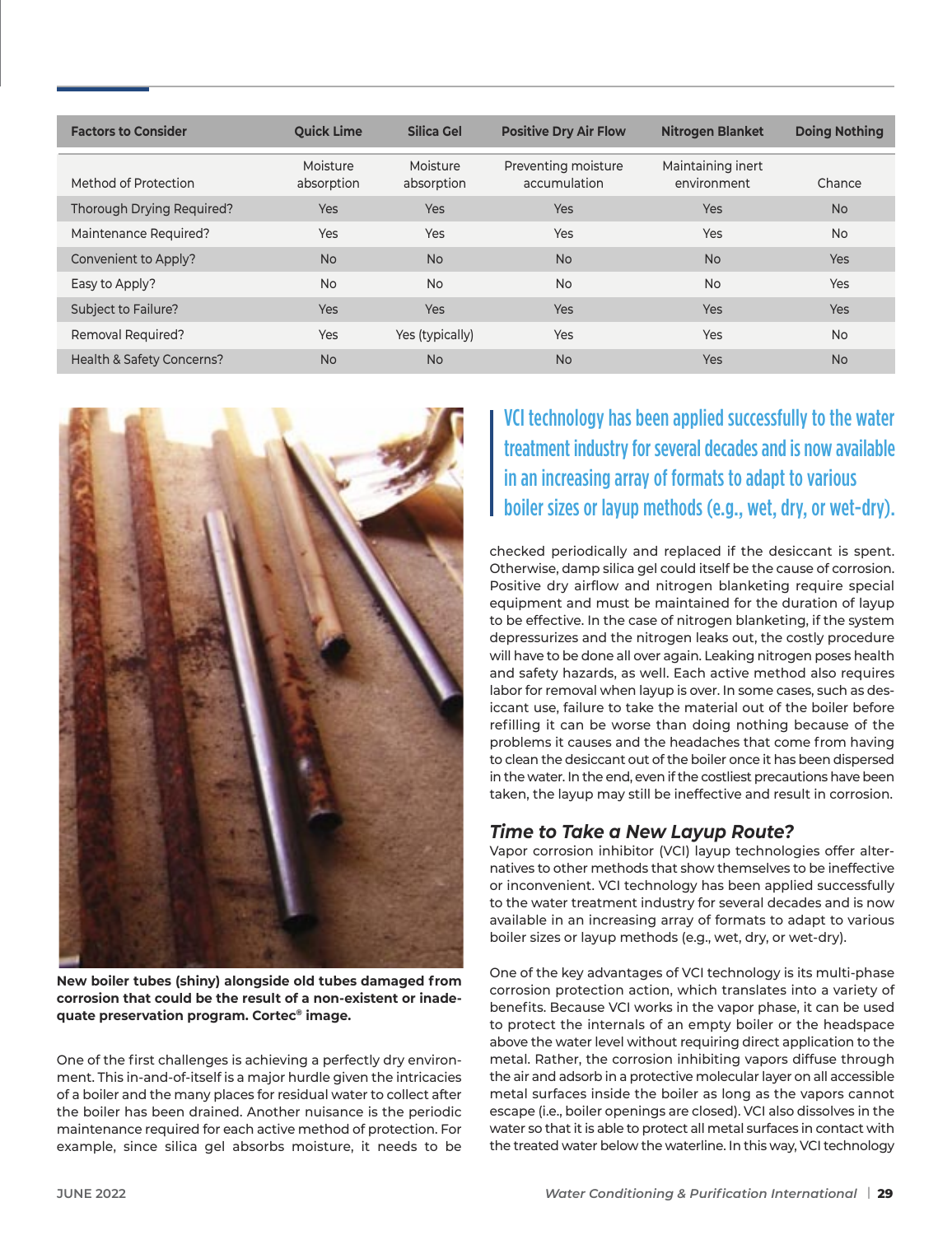provides full coverage of boiler internals whether or not the boiler is drained.

VCI technology has benefits in terms of convenience as well. Since VCI protects even in the presence of water, there is no need to ensure that residual water is completely dried out of the boiler before layup. Once the VCI has been applied and the boiler openings closed, no further maintenance is required until startup, other than the good practice of applying and periodically checking corrosion coupons to confirm active corrosion protection. VCI does not typically need to be removed upon startup. Also, the products do not have serious health and safety concerns if basic personal protective equipment is used.

Another benefit of VCI technology is that it is versatile when it comes to different methods of boiler layup—dry, wet, or wet-dry. A classic example of VCI *dry* boiler layup is the annual practice of placing a water-soluble film tube filled with VCI powder into the waterside of a boiler, slitting the film open to release the protective vapors, and closing the boiler openings to keep the VCIs trapped inside the system. When the boiler is refilled at startup, the water-soluble film and VCI powder simply dissolve, eliminating the need for removal.



**A classic example of VCI dry layup: VCI powders packaged in a water-soluble tube that dissolves when the boiler is refilled. Cortec® image.**

Another *dry* layup method is to apply VCI waterborne fogging fluid. This is suitable for and adaptable to protecting both the smallest and largest (e.g., heat recovery steam generators) of boilers as an excellent cost-effective alternative to nitrogen blanketing. Boilers are then sealed for layup, and there is typically no VCI removal or flushing necessary when the boiler is restarted.

VCIs for *wet* layup are added to the boiler water and circulated, but little maintenance is required other than an occasional check to make sure all remains stable. VCIs protect metals below and above the waterline and do not need to be flushed out when the normal water treatment chemicals are added for the period of operation.



**Pitting corrosion on steam drum separators, likely caused by a deficient wet layup. Cortec® image.**

A fourth method of VCI layup is the *wet-dry* layup option, where the VCI is added to the water and left to dwell in the boiler for 24 hours before draining. This option has the benefit of not even requiring the boiler operator to open the boiler before layup.

| <b>Factors to Consider</b> | <b>VCI Layup Technology</b> |  |  |
|----------------------------|-----------------------------|--|--|
| Method of Protection       | Surface adsorption          |  |  |
| Thorough Drying Required?  | No                          |  |  |
| Maintenance Required?      | <b>No</b>                   |  |  |
| Convenient/Easy to Apply?  | Yes                         |  |  |
| <b>Subject to Failure?</b> | <b>No</b>                   |  |  |
| <b>Removal Required?</b>   | No                          |  |  |
| Health & Safety Concerns?  | No                          |  |  |

# *VCI Layup Precautions*

While the various forms of VCI technology available allow users to avoid startup issues by means of safe and convenient application options, it is also important to be aware of specific product precautions. For example, VCI powder used in a boiler exposed to wet and dry cycles over several months can eventually get hard and difficult to remove. In this type of application, the user should take care not to put a water-soluble bag of VCI powder in an area that is prone to getting wet and dry throughout the layup period. Another option is to spray a VCI liquid into the boiler internals to avoid any potential issues with water in the boiler during the layup season.

When properly applied, VCI technology is effective for several months—even years—without having to be replaced. However, for long-term preservation or mothballed equipment, a corrosion monitoring program is always recommended in order to detect a loss of VCI chemistry and replenish the system.